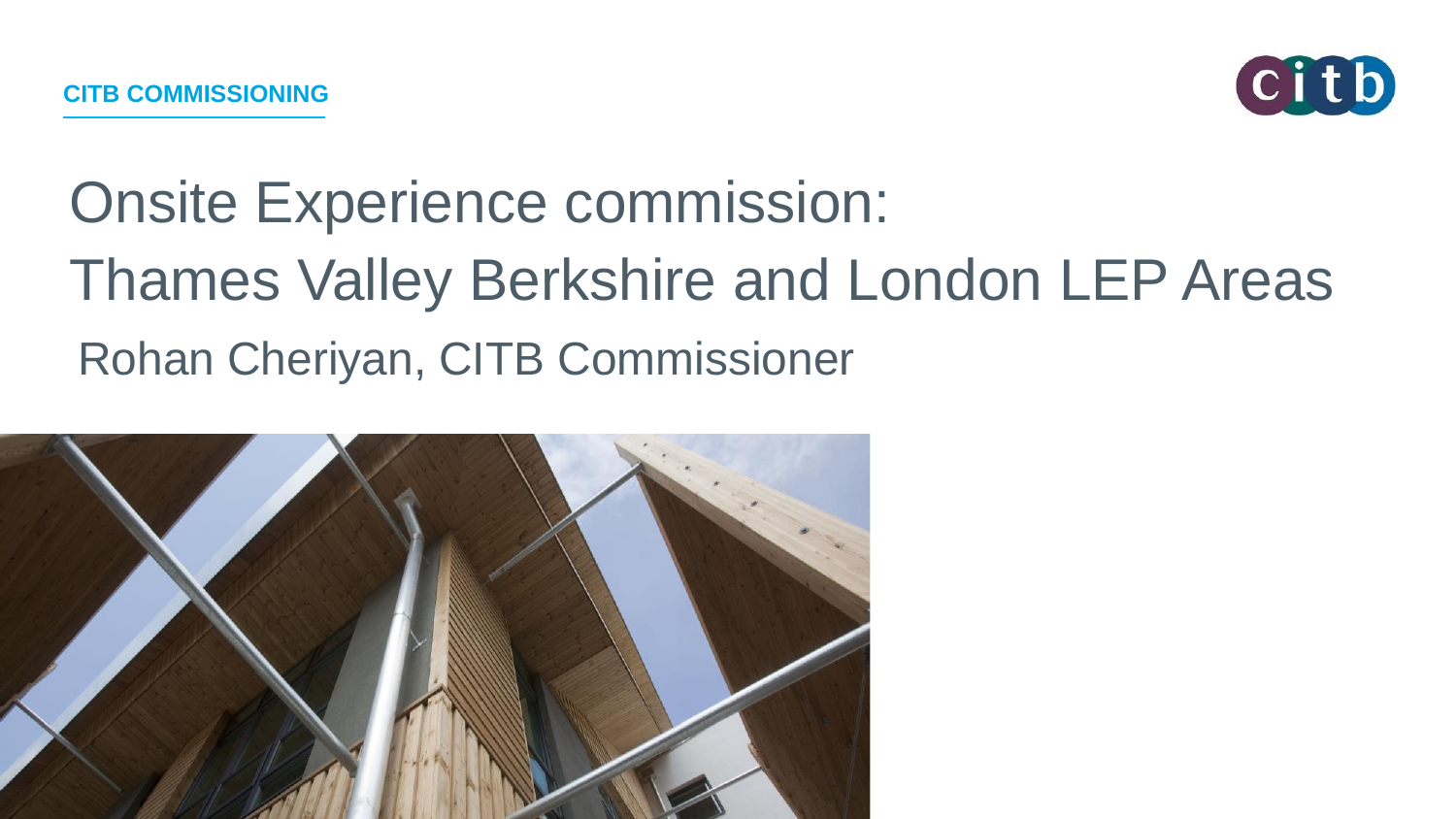## Welcome



• Hosted by Rohan Cheriyan and Sharon Johnson (CITB Commissioning team)



- Can you see and hear the broadcast?
- If you have trouble with video or audio, try leaving the event and rejoining
- Please use the Q&A feature to submit any questions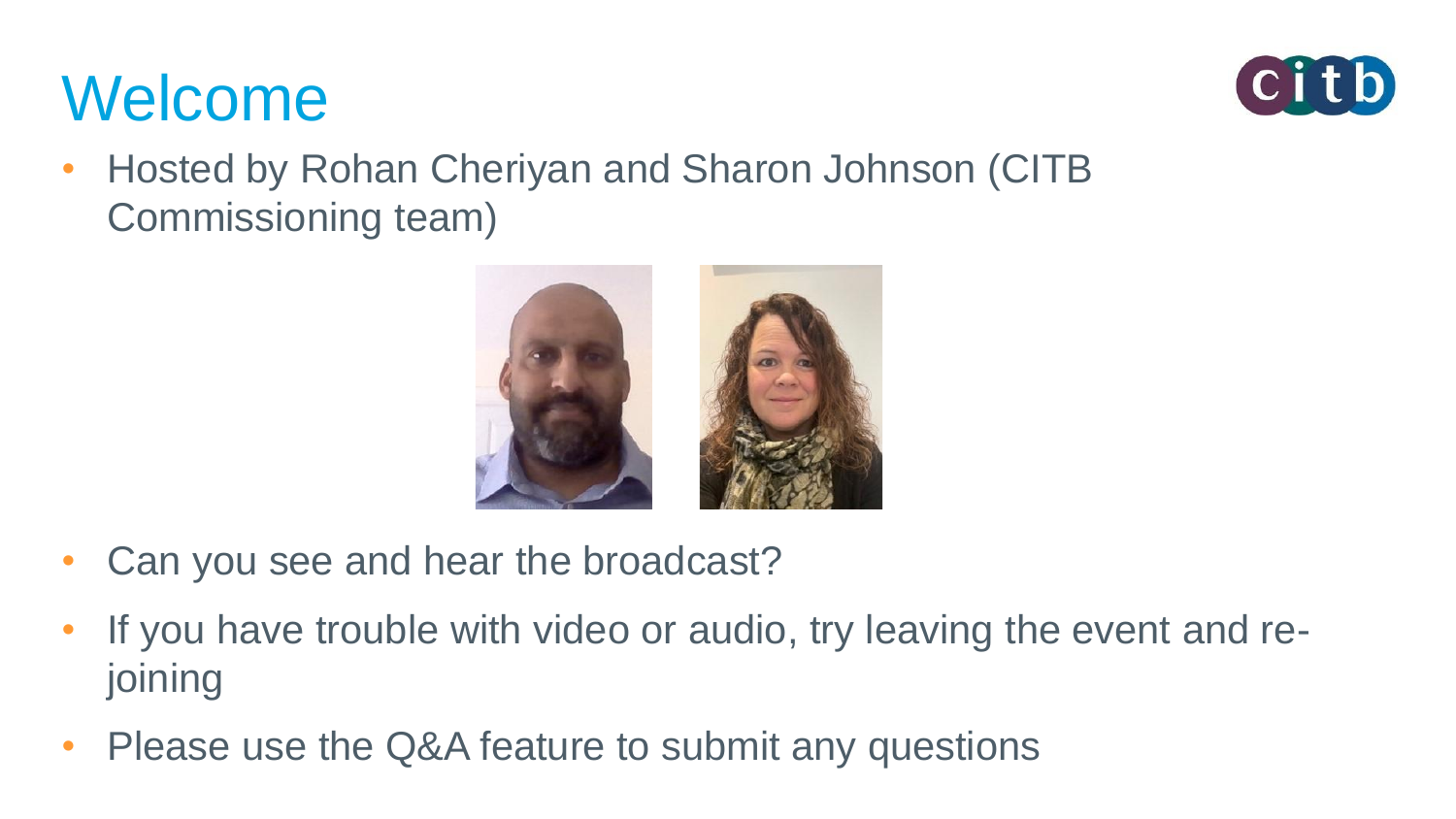# Today's Agenda



Please note, this event is being recorded

- Key considerations for bidders
- Key performance indicators for the fund
- Overview of the bidding process
- Questions and answers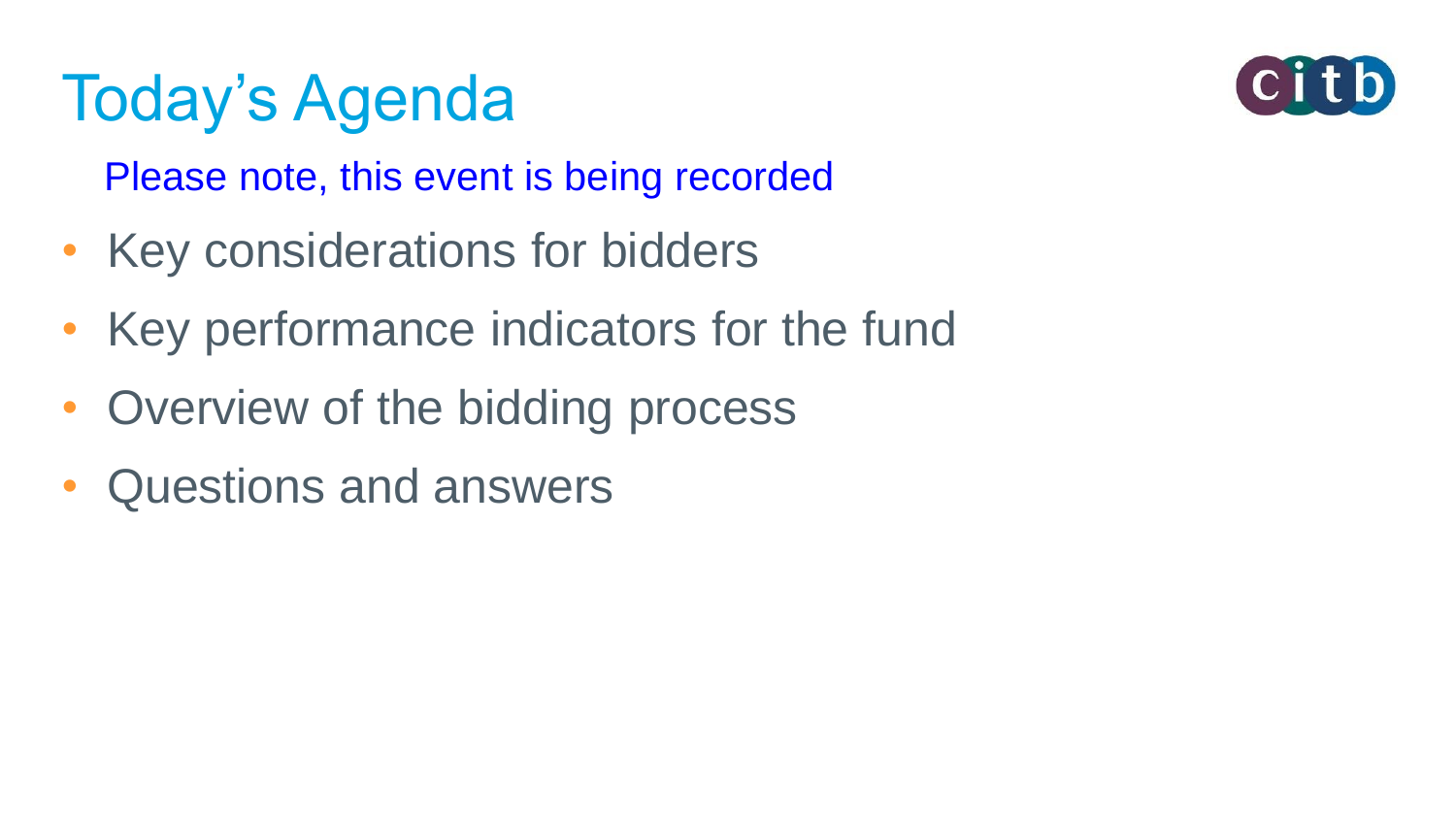

## Key considerations for bidders

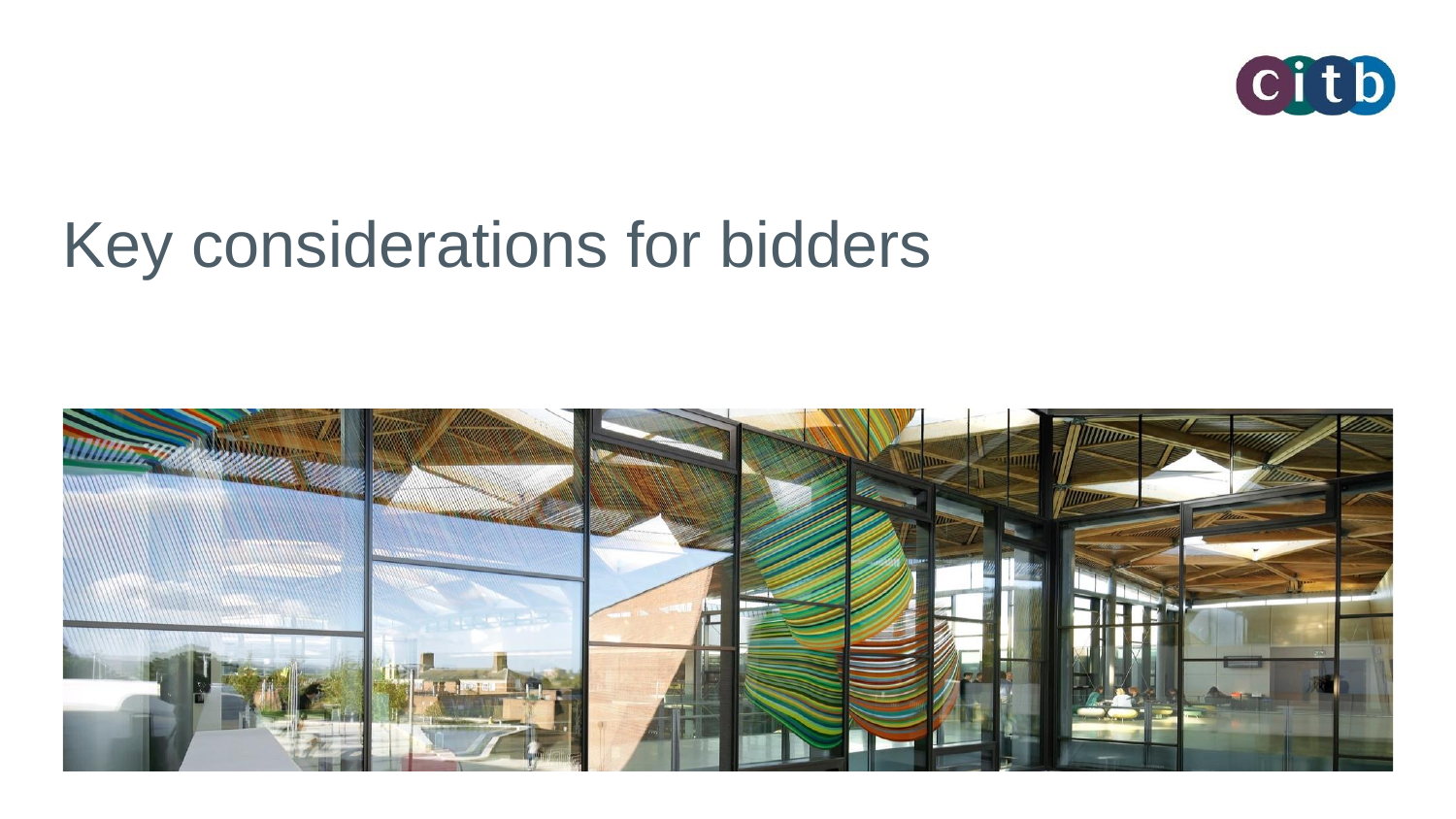

• This opportunity has a value of £1.2m – effectively two lots of £600,000 each

- Targeted LEP areas: London and Thames Valley Berkshire
- Intention is that one provider will be selected in each area
- If no bidder is successful in one area, the top two providers in the other area may be selected (dependent on their proposals and coverage)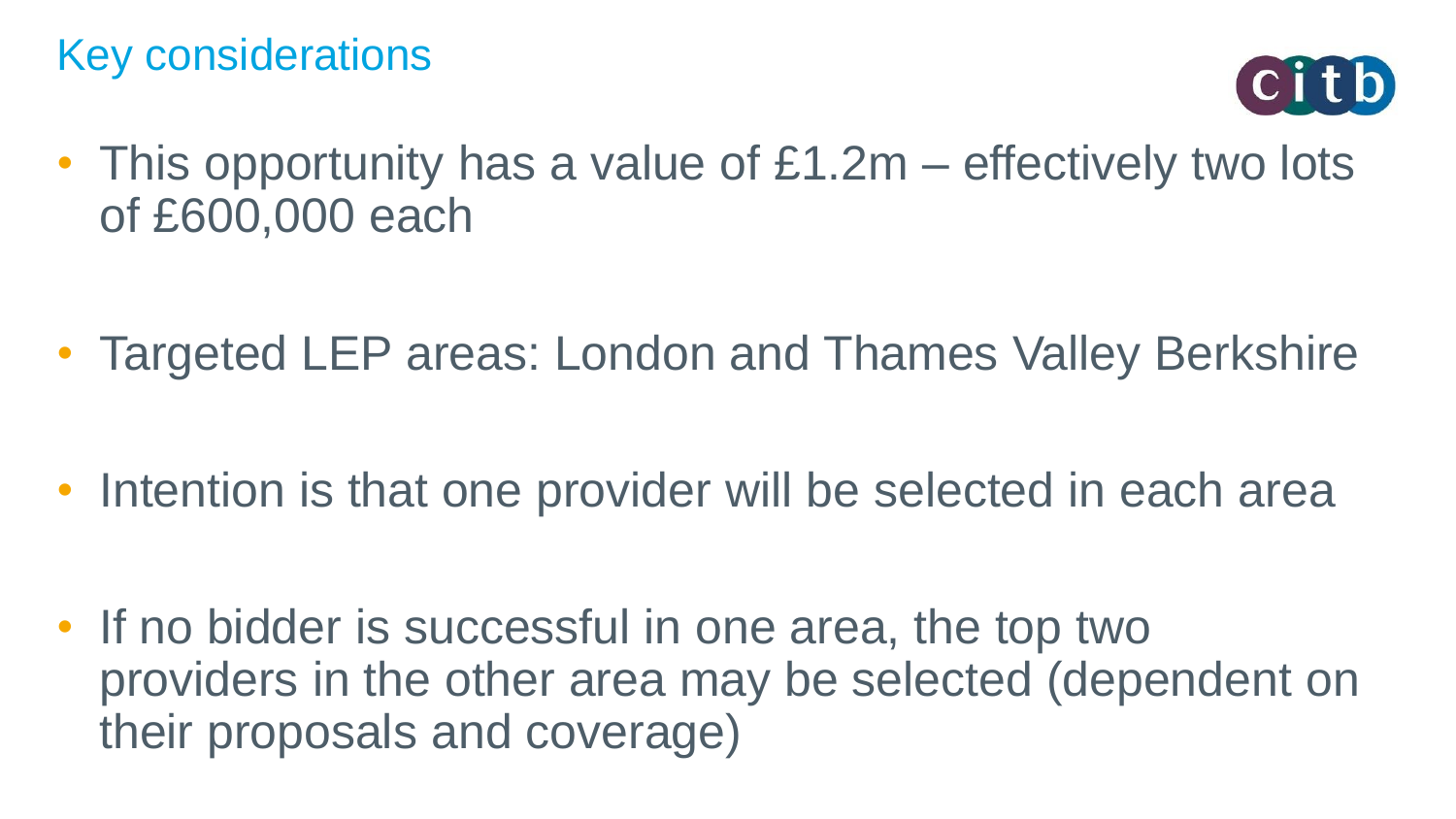

- Application window opens at **9am on 9th June 2022** and closes at **5pm on 11th July 2022**
- Bidding process managed through Delta eSourcing to [register please go to: https://www.delta](https://www.delta-esourcing.com/register/)esourcing.com/register/

• Ensure your legal team has reviewed the Terms and Conditions template in the Delta document download section before you fully develop your application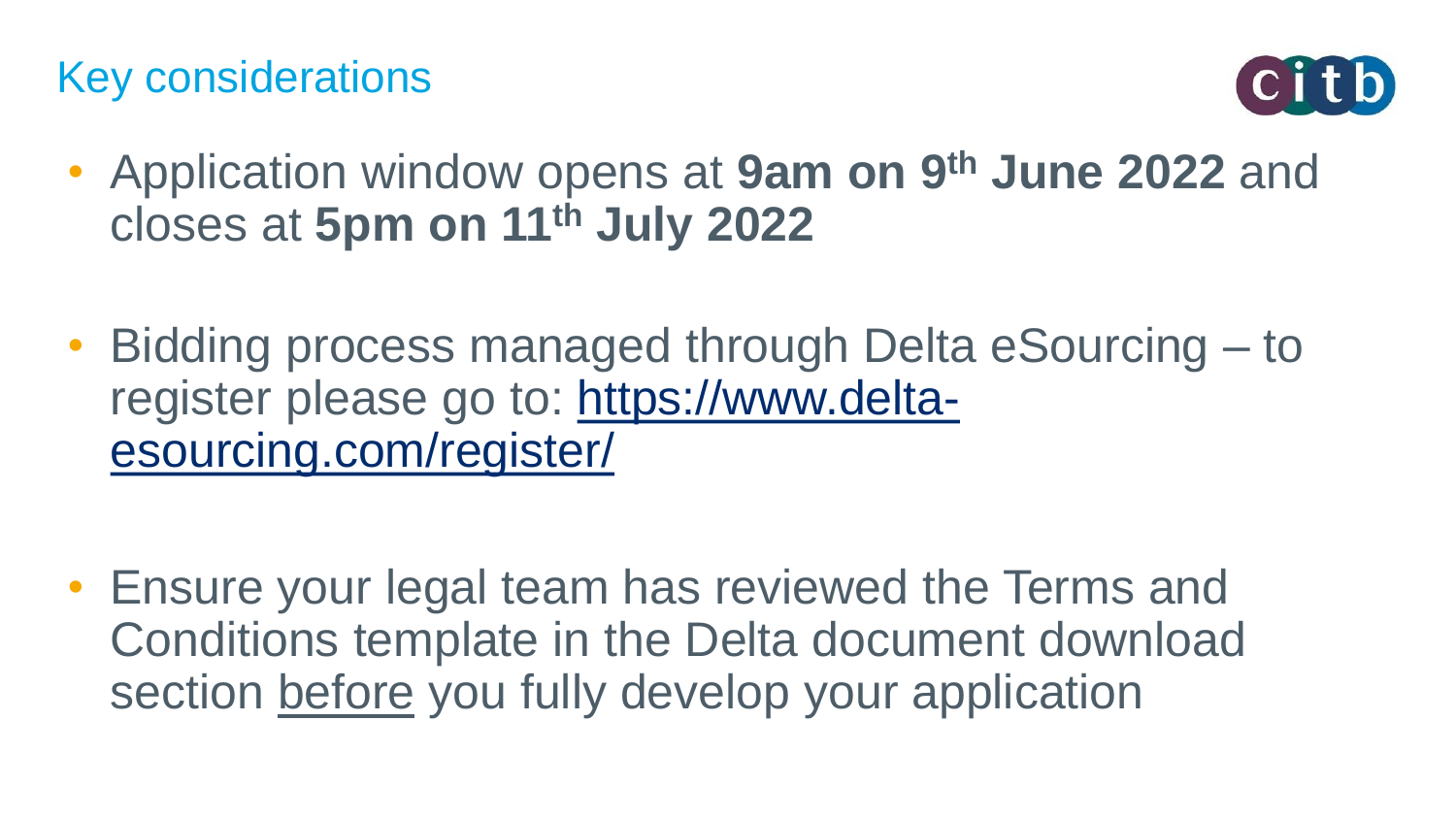

- Read the 'Commissioning Guidance and Evaluation Criteria'
- Ensure that you complete and submit the Commissioning Certificate and Redaction Schedule with your bid (document download section)

• If you have any questions during the bidding window, please use the Delta Message Centre facility – no other method of communication with Commissioner will be available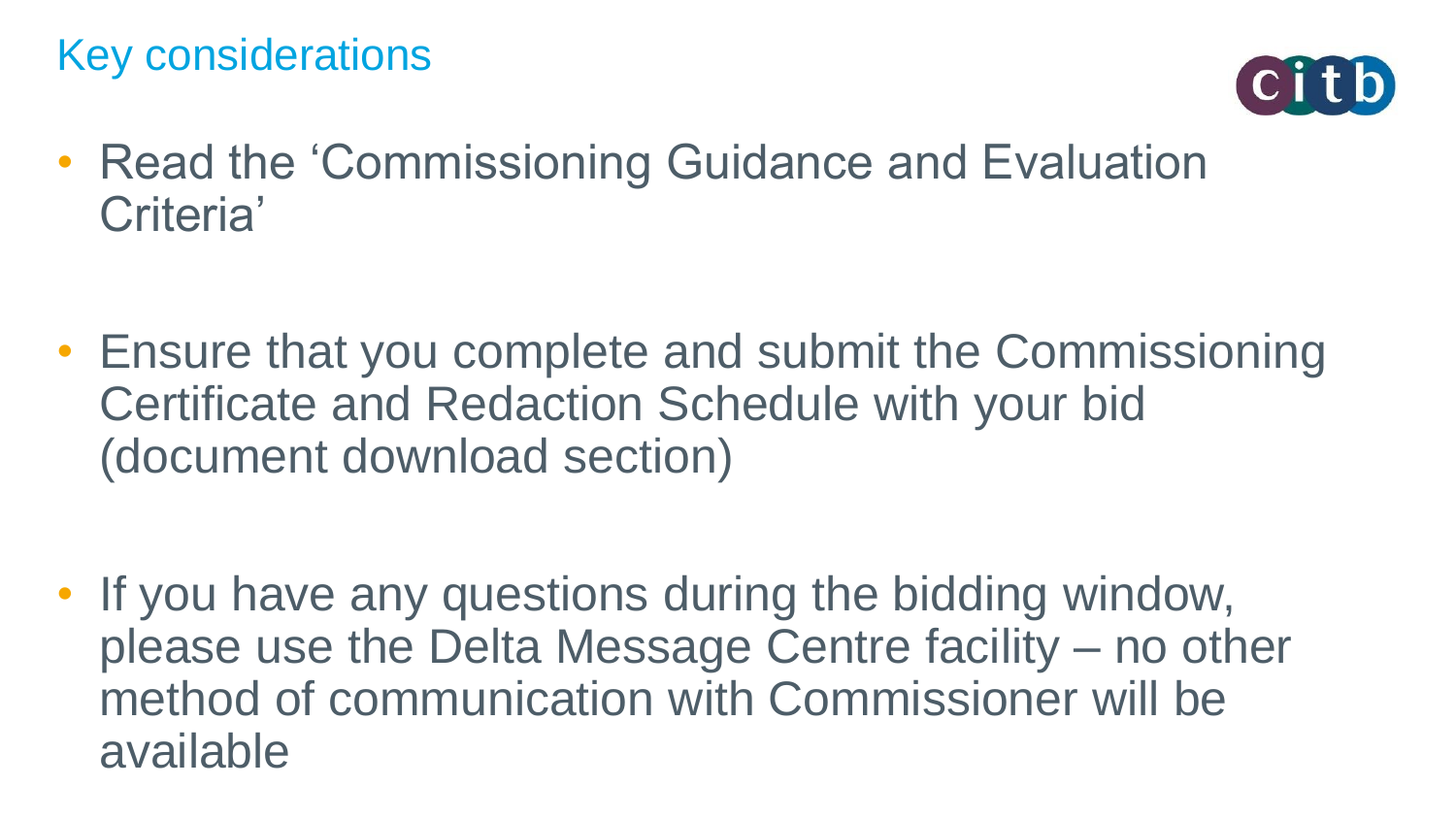

• How does your proposal deliver the objectives of the fund?

- Is your proposal proportionate to the funds and outcomes sought?
- The maximum unit cost allowed is calculated per 'Employment and Site-Ready' (ESR) individual - £1,200
- Cost your proposal carefully you will be asked to provide evidence of costs for your programme when submitting funding claims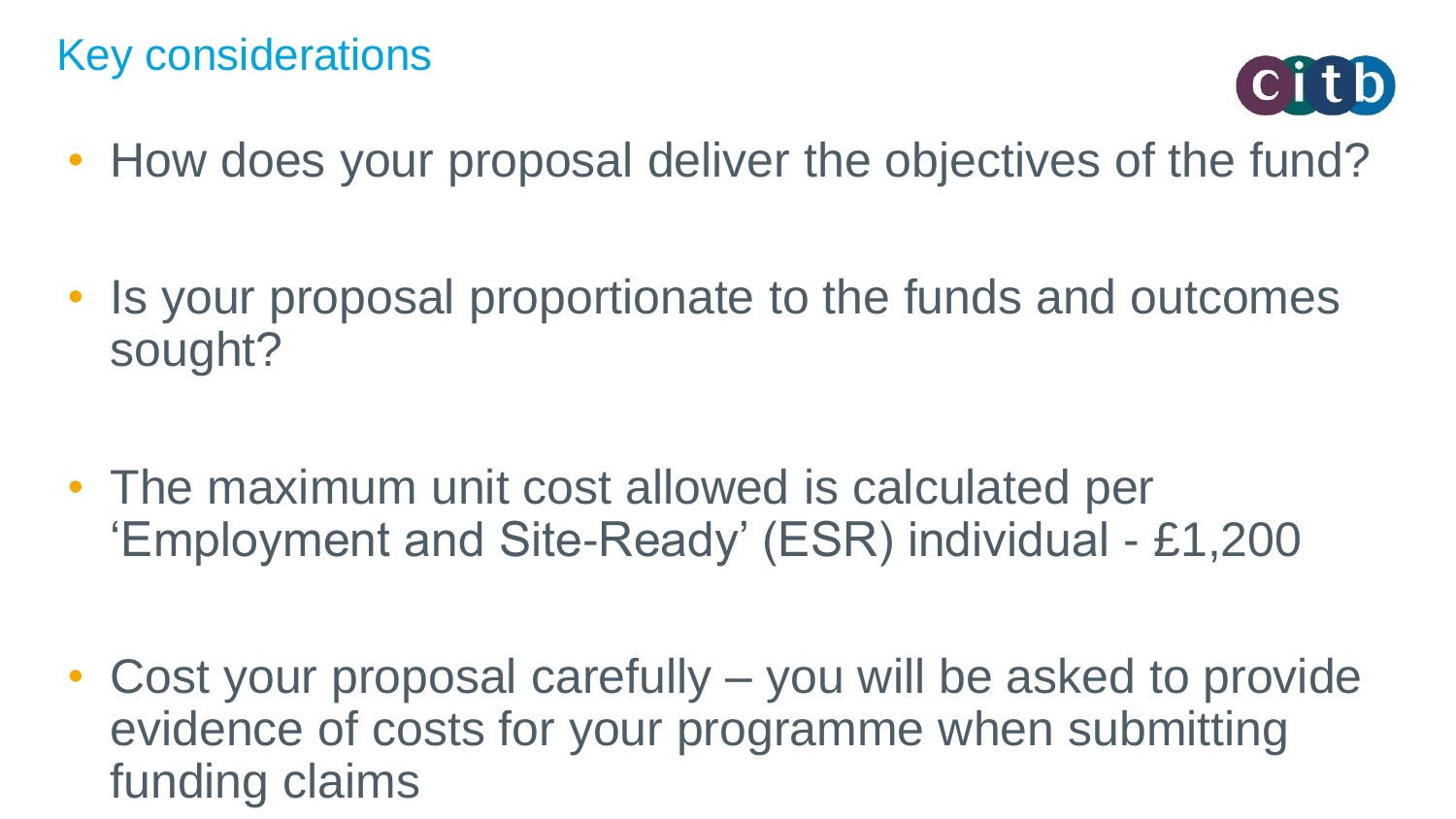#### Match-funding



- CITB will fund a maximum of 70% of the total project value – match funding contribution must be at least 30%
- I.e. a bid for £600,000 CITB funds, will require at least £257,150 of match-funding contributions
- Match funding can include cost of establishing facilities, costed contributions of equipment, materials, people/time, facilities
- Successful provider will be asked to evidence match funding throughout project, along with financial evidence for delivery costs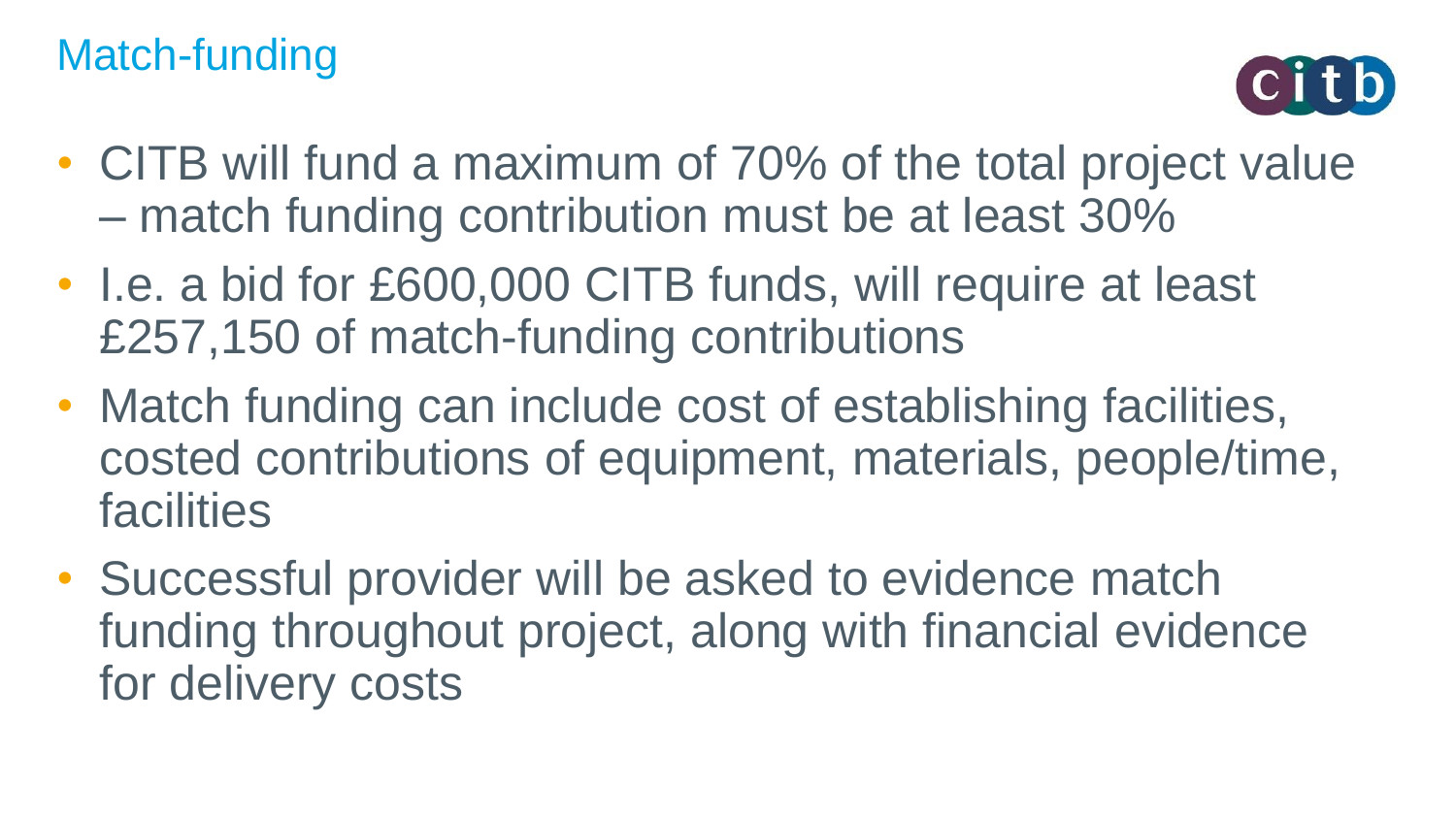

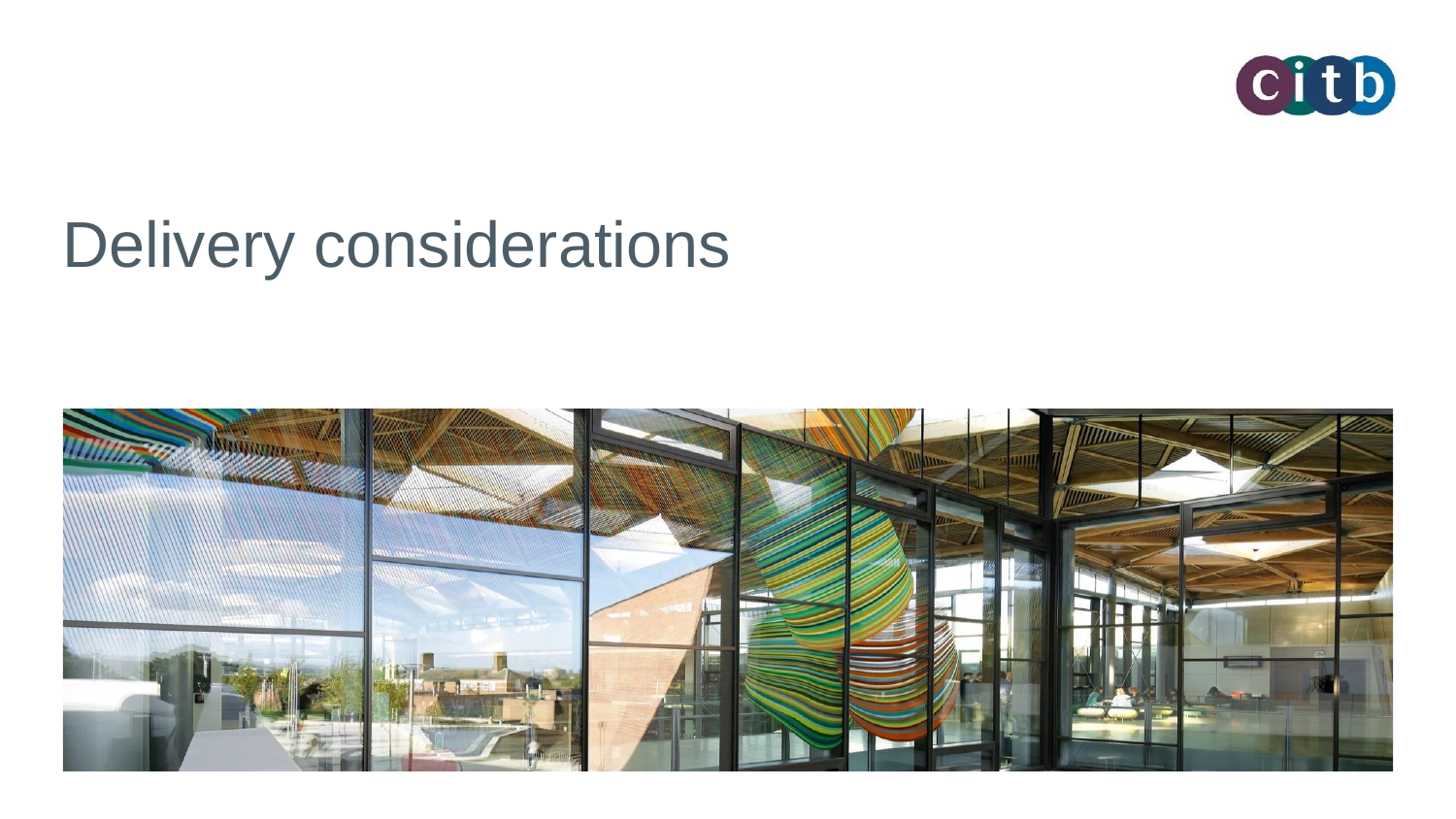

- This is an employment commission outcomes are sustained employment
- Employment outcomes must involve the individual completing an Onsite Experience to become 'ESR'

• Onsite Experience – a site-based work placement on a live construction site (not a simulated environment)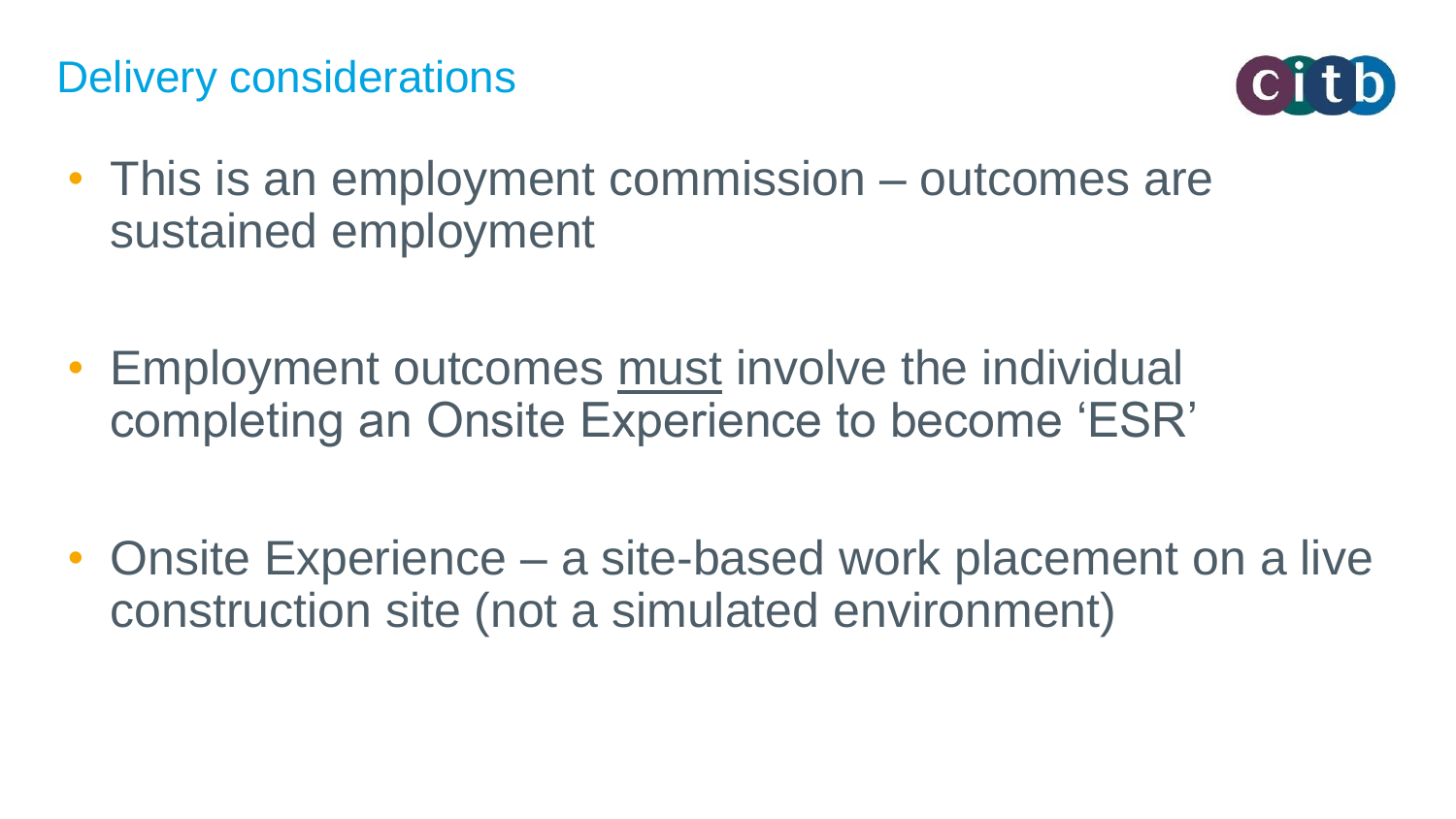

- An Onsite Experience hub links partners and provision to make people Employment and Site-Ready, and support them into employment
- Only occupations aligned to the Industrial Training [\(Construction Board\) Order 1964 \(Amendment\) Order](http://www.legislation.gov.uk/uksi/1992/3048/schedule/1/made)  1992 ("Scope Order") are eligible for support through the fund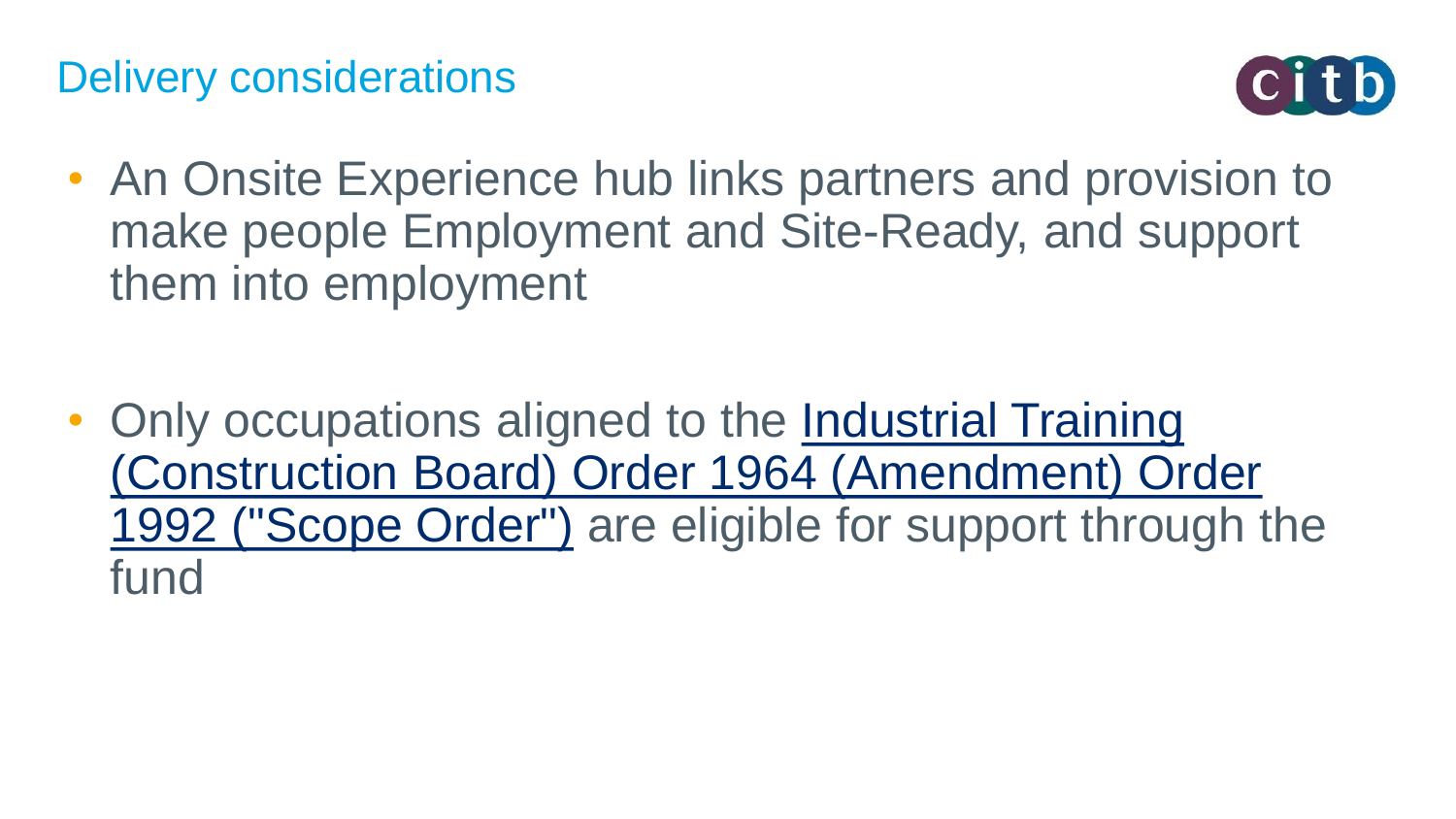

- CITB funding will be split and paid at points where KPIs are delivered and reported
- Project Management and Administration resource: Project data set is large, and delivery and financial evidence requirements comprehensive

• Each KPI has associated evidence requirements – document templates will be provided to successful bidders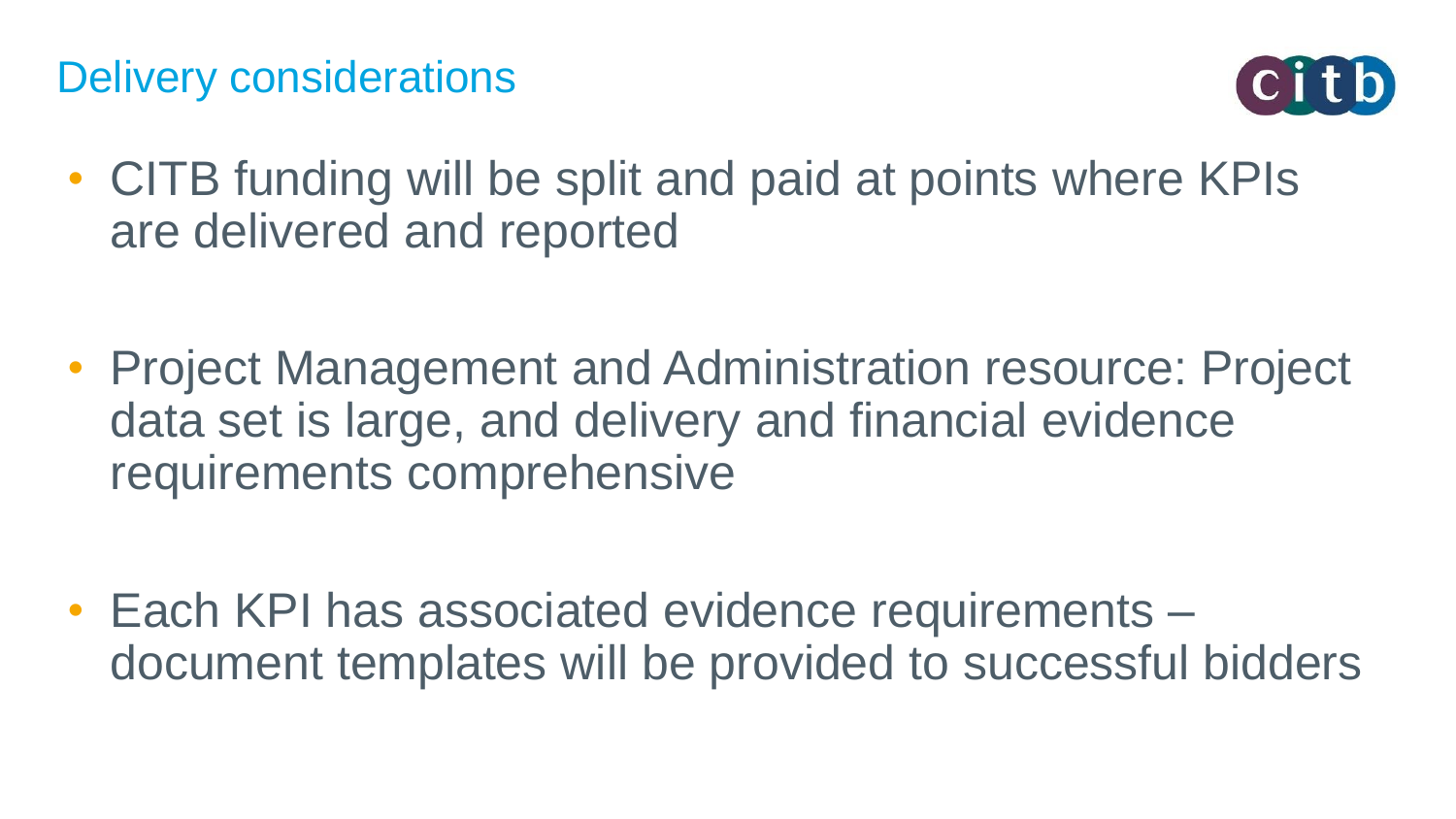

• Do you need further engagement to deliver your project? Employer engagement is a critical success factor (onsite experiences and job vacancies)

- CITB's Customer Engagement Team can support/facilitate new partnerships
- Providers, the LEP and candidate referral organisations are all essential partners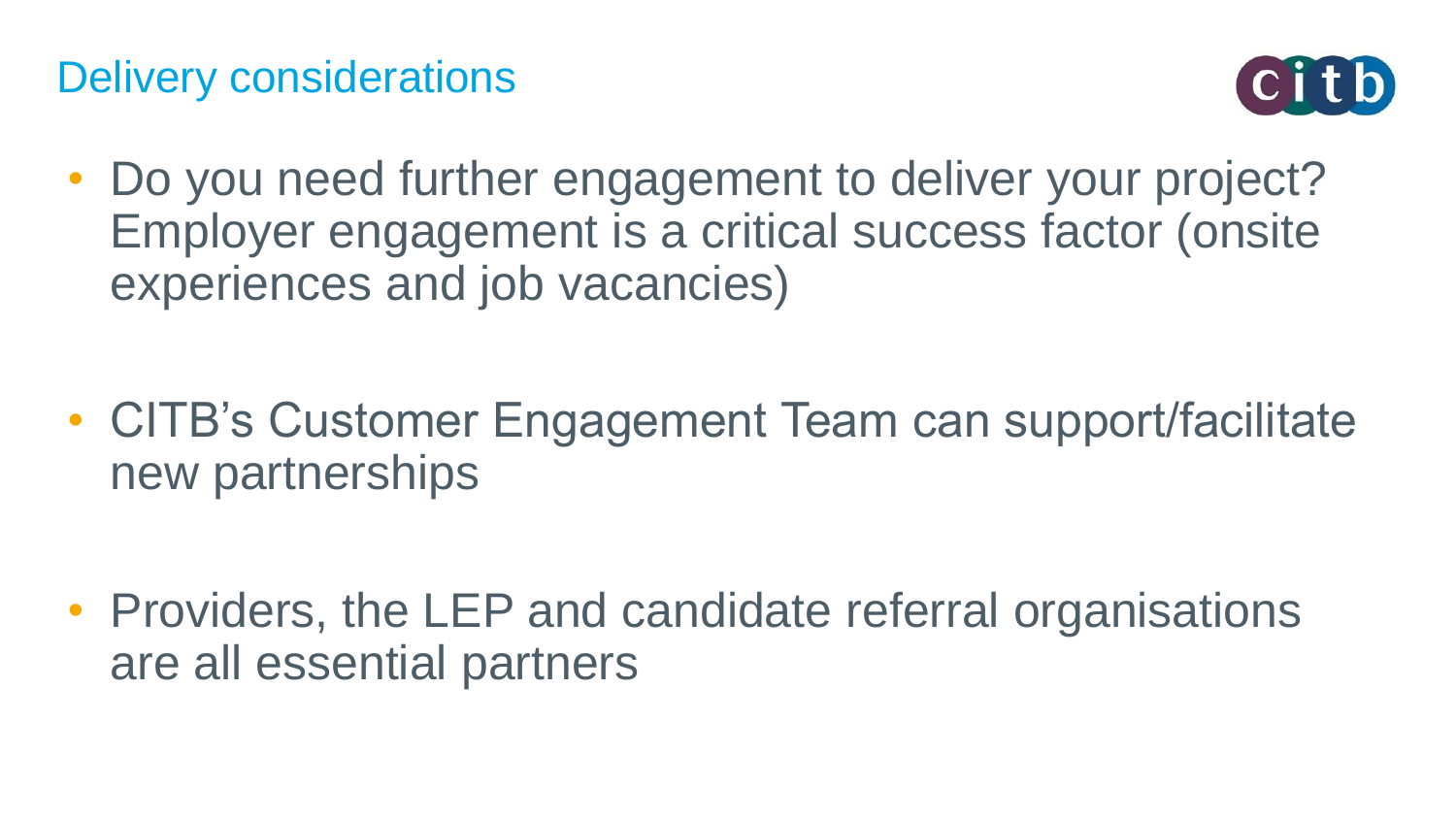

- Programme is being formally evaluated: providers will be expected to ensure candidates complete surveys at start and end of programme (x3) and participate in evaluation
- Essential to maintain contact with candidates, through to sustained employment point (3 months)
- Essential to maintain communication with recruiting employers throughout process – challenging to obtain employment evidence without this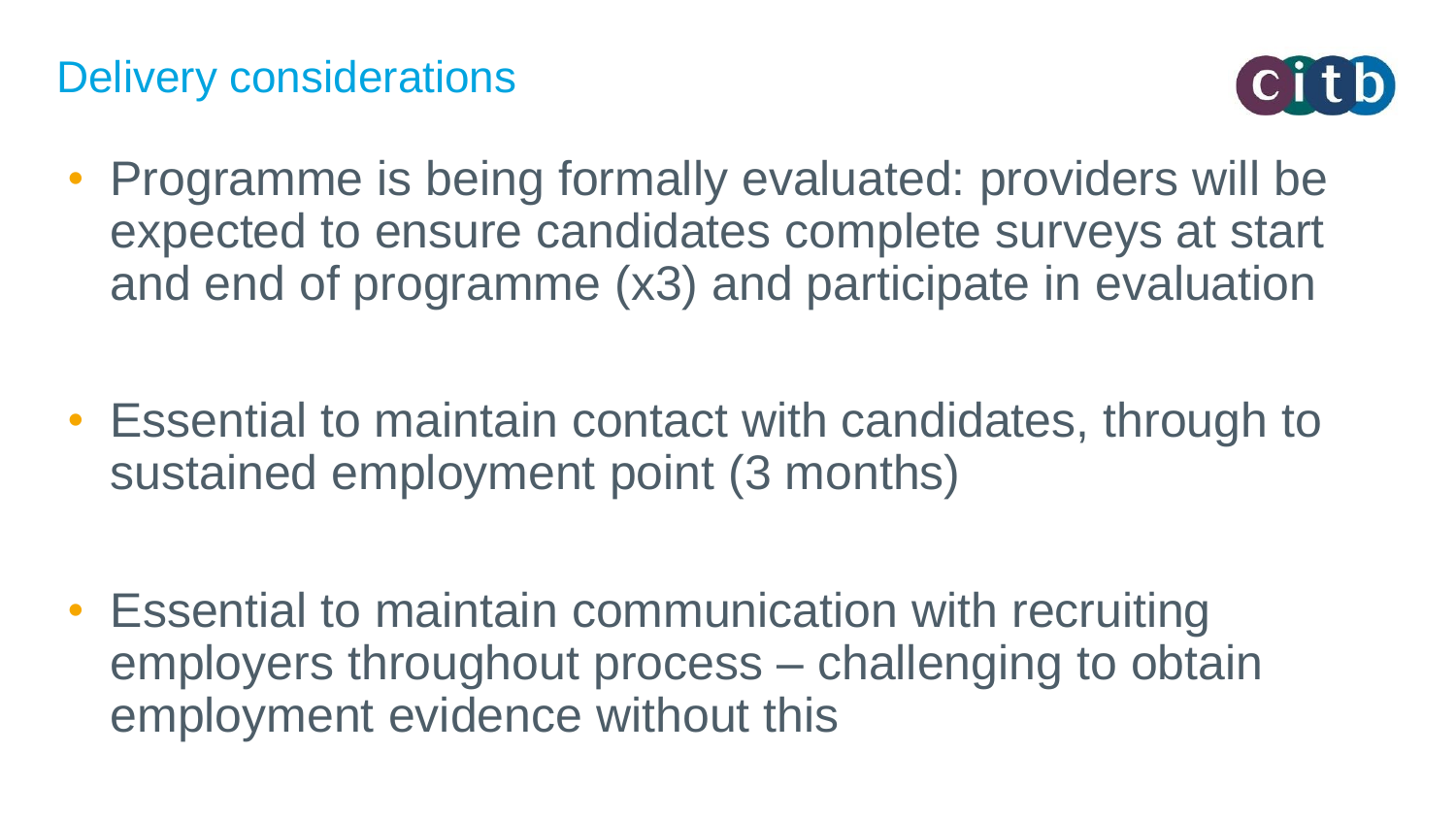### Onsite Experience Key Performance Indicators



#### Candidate Starts

- 2) People made Employment and Site-Ready (ESR); must include an Onsite Experience
- 3) Job Starts
- 4) Sustained Employment outcomes (3 months/84 days) minimum 50% conversion from ESR
- 5) Sustained Employment outcomes for people from under-represented groups (Protected Characteristics) – minimum of 10% of total sustained employment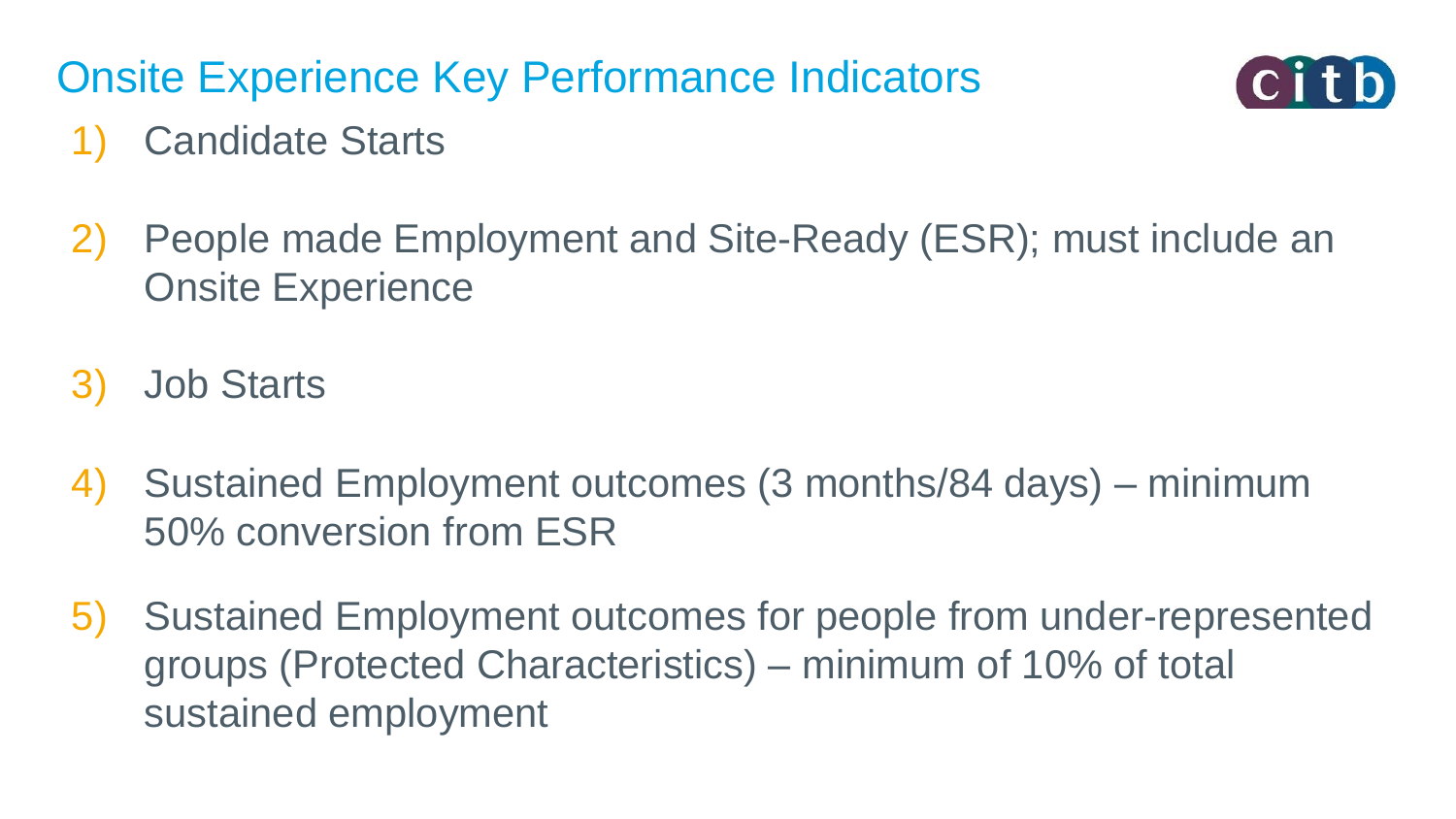

# The Bidding Process

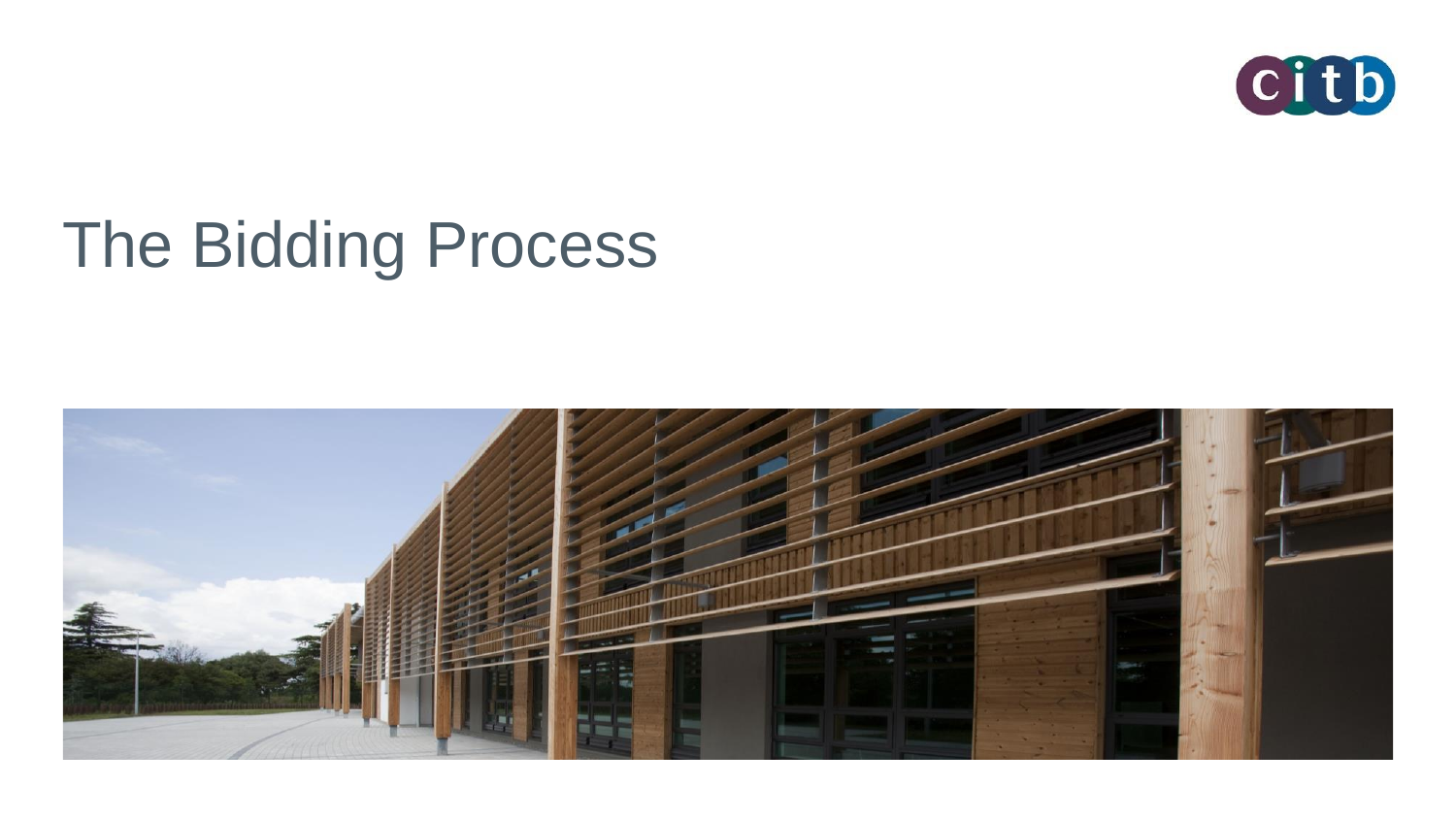### **Method**



- Limit your response to each section to two sides of A4 (additional text will not be evaluated)
- Read each question carefully and refer back to it to ensure you are providing your intended response
- Contact us via the Delta Message Centre if you require support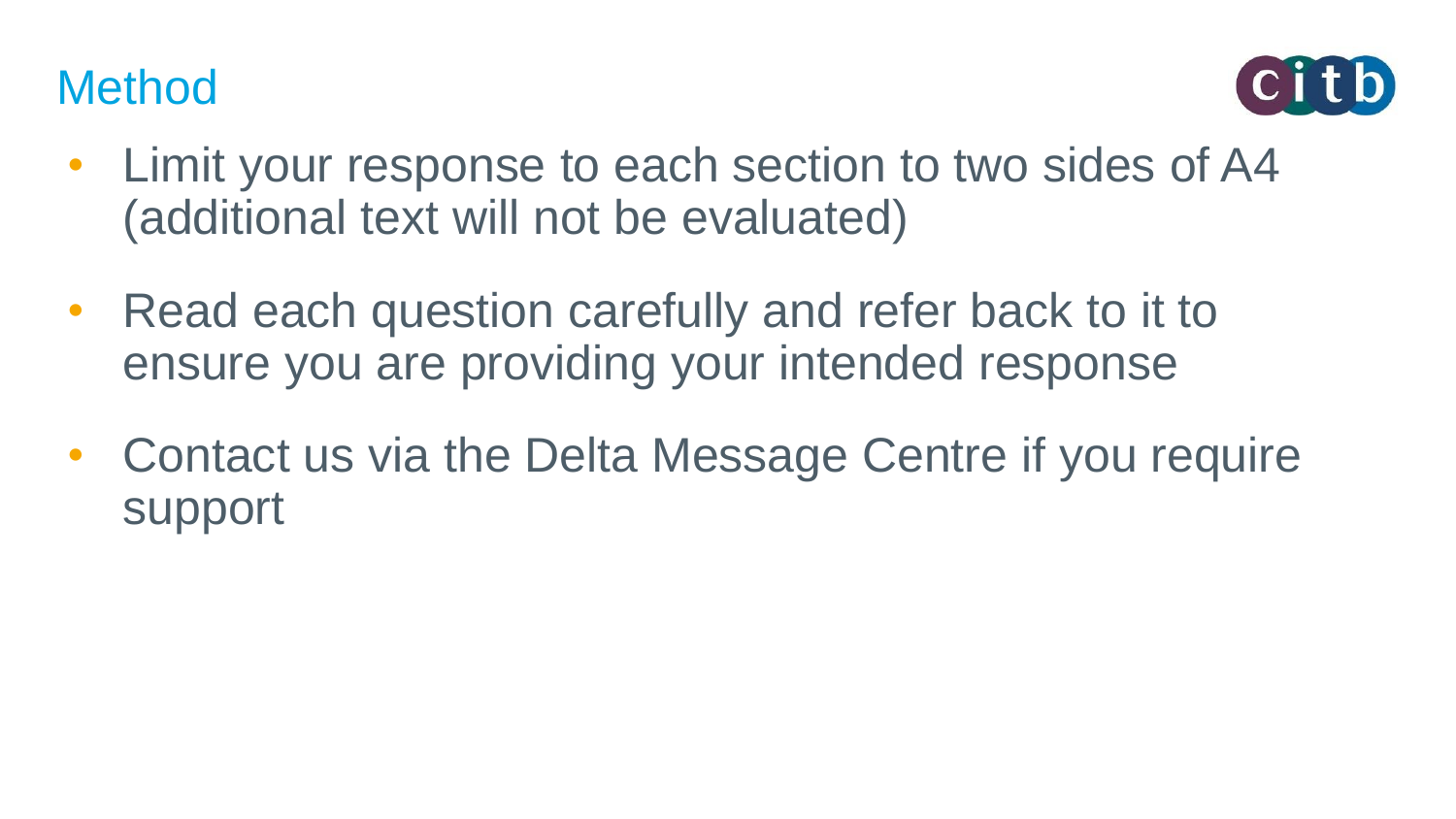



• Upload responses as Word or PDF documents (or Excel for commercial submission/ collaborators)

| <b>REQUIRED</b>              |  |  |  |  |
|------------------------------|--|--|--|--|
| Choose File   No file chosen |  |  |  |  |
| Add by uploading new file    |  |  |  |  |
| <b>Upload</b><br>Cancel      |  |  |  |  |

- Click on the question mark  $\bullet$  icon for further information about weightings and response limits
- Response limits: maximum of 2 pages of A4 (font: Arial, size: 10 point) - INCLUDES diagrams, images or tables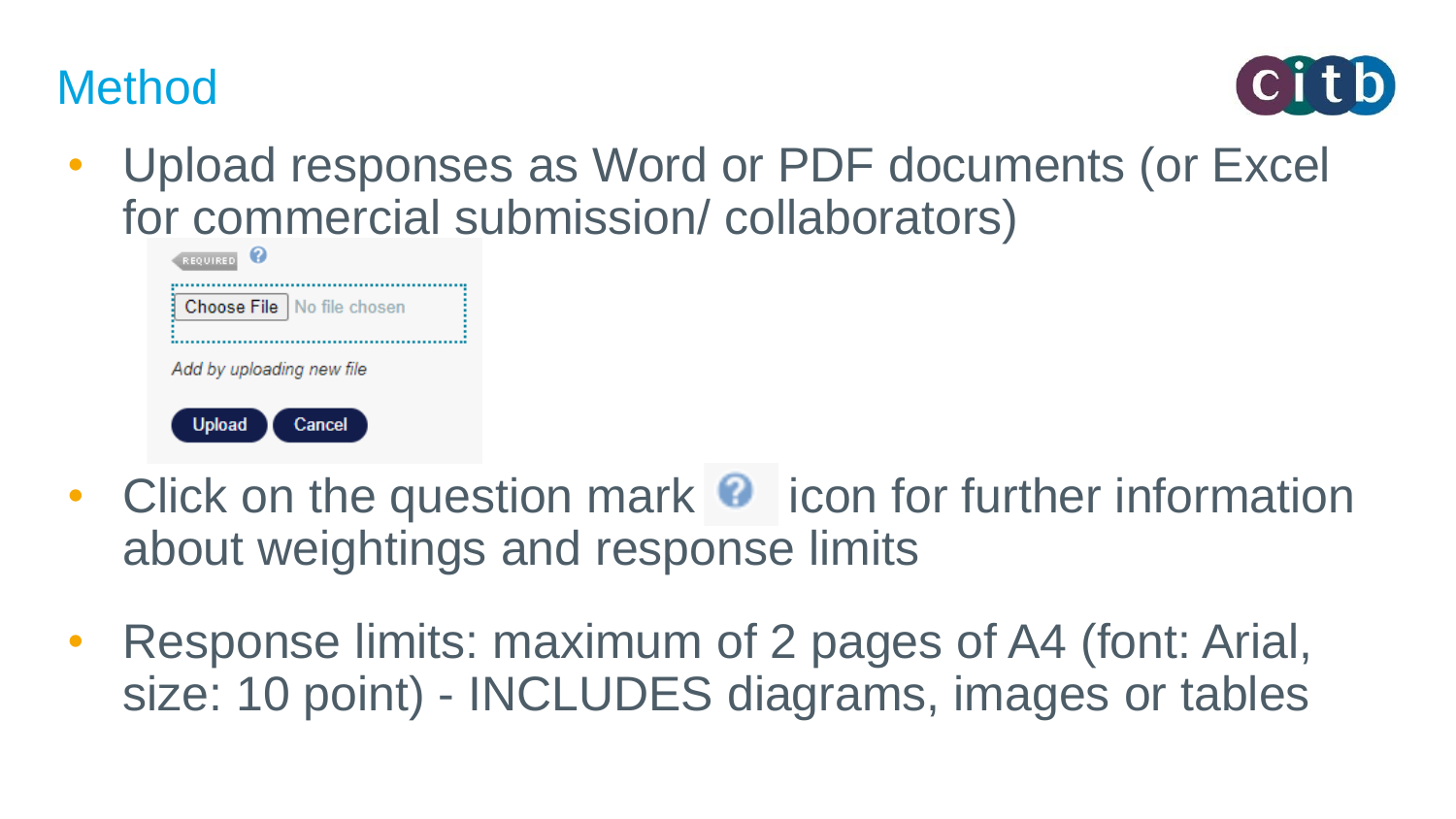#### **ITT scoring and weightings**



| <b>ITT Section</b>                                  | <b>Assessment</b> | <b>Min Score</b>               | <b>Max Score</b> | Weighting |
|-----------------------------------------------------|-------------------|--------------------------------|------------------|-----------|
|                                                     |                   | <b>Available</b>               | <b>Available</b> |           |
| Standard Selection Questionnaire Section 2. Part 1  | Information       | Information                    | Information      | N/A       |
| Standard Selection Questionnaire Section 3. Part 2  | Pass/Fail         | Fail                           | Pass             | N/A       |
| Standard Selection Questionnaire Section 4, Part 2  | Pass/Fail         | Fail                           | Pass             | N/A       |
| Standard Selection Questionnaire Section 5, Part 3, | Pass/Fail         | Fail                           | Pass             | N/A       |
| Standard Selection Questionnaire Section 6. Part 3  | Information       | Information                    | Information      | N/A       |
| Standard Selection Questionnaire Section 7, Part 3  | Pass/Fail         | Fail                           | Pass             | N/A       |
| Standard Selection Questionnaire Section 8, Part 3  | Pass/Fail         | Fail                           | Pass             | N/A       |
| Standard Selection Questionnaire Section 9, Part 3  | Pass/Fail         | Fail                           | Pass             | N/A       |
| <b>Scored Questions</b>                             |                   |                                |                  |           |
| Pass/Fail questions 1-4                             | Pass/Fail         | Fail                           | Pass             | N/A       |
| Commission specific question 5                      | Scored            | $\mathbf{0}$                   | 10               | 10%       |
| Commission specific question 6                      | Scored            | $\mathbf 0$                    | 10               | 10%       |
| Commission specific question 7                      | Scored            | $\mathbf 0$                    | 10               | 10%       |
| Commission specific question 8                      | Scored            | $\mathbf 0$                    | 10               | 10%       |
| Commission specific question 9                      | Scored            | $\mathbf 0$                    | 10               | 10%       |
| Commission specific question 10                     | Scored            | $\mathbf 0$                    | 10               | 10%       |
| Commission specific question 11                     | Scored            | 0                              | 10               | 10%       |
| Commission specific question 12                     | Scored            | $\Omega$                       | 10               | 10%       |
|                                                     |                   | <b>Total Quality Weighting</b> |                  | 80%       |
| Commercial submission                               | Scored            | 0%                             | 20%              | 20%       |
|                                                     |                   | <b>Commercial Weighting</b>    |                  | 20%       |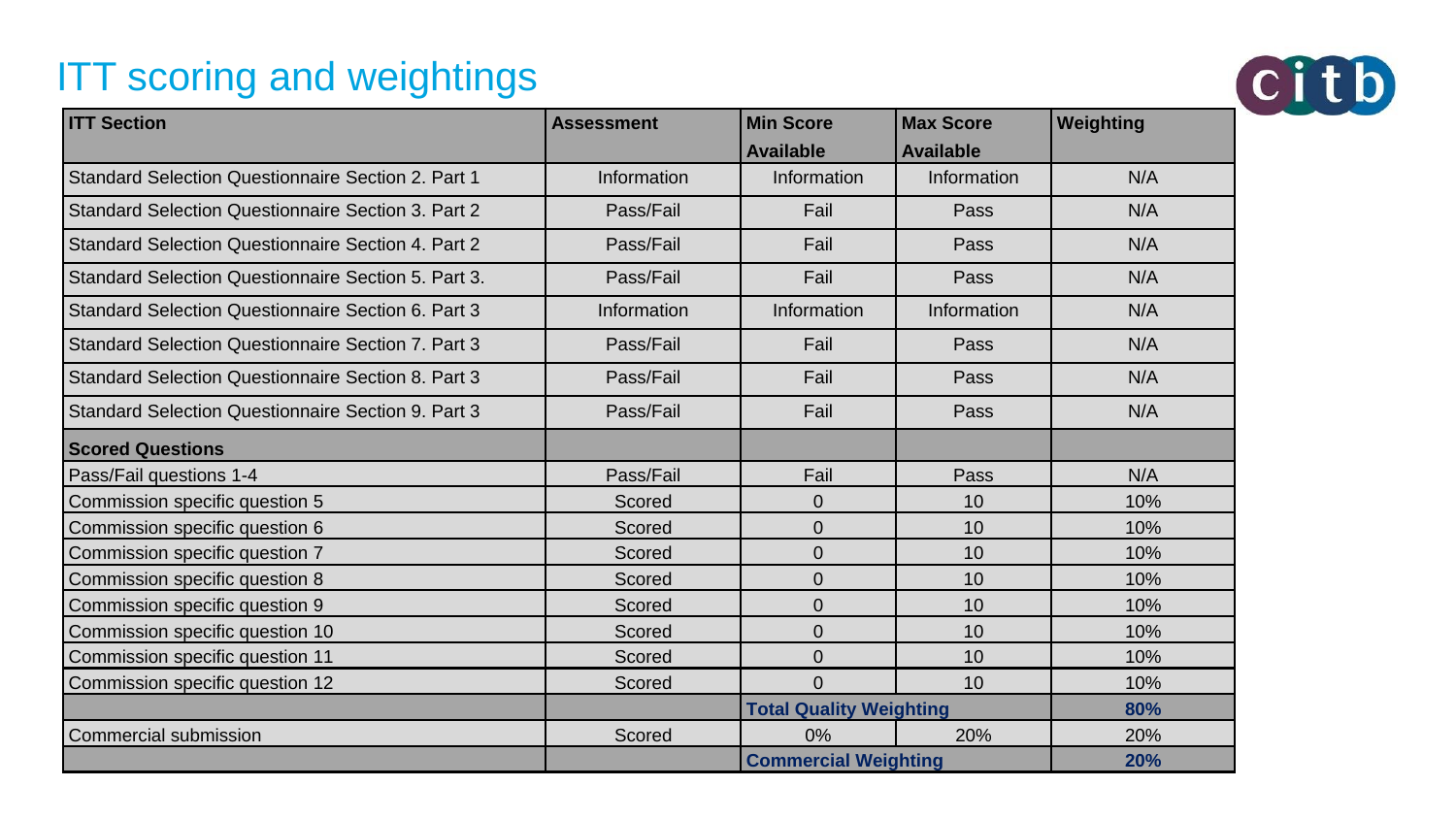### **Timeline**



**Page 21** © CITB 2017 **Tudalen 21** © CITB 2017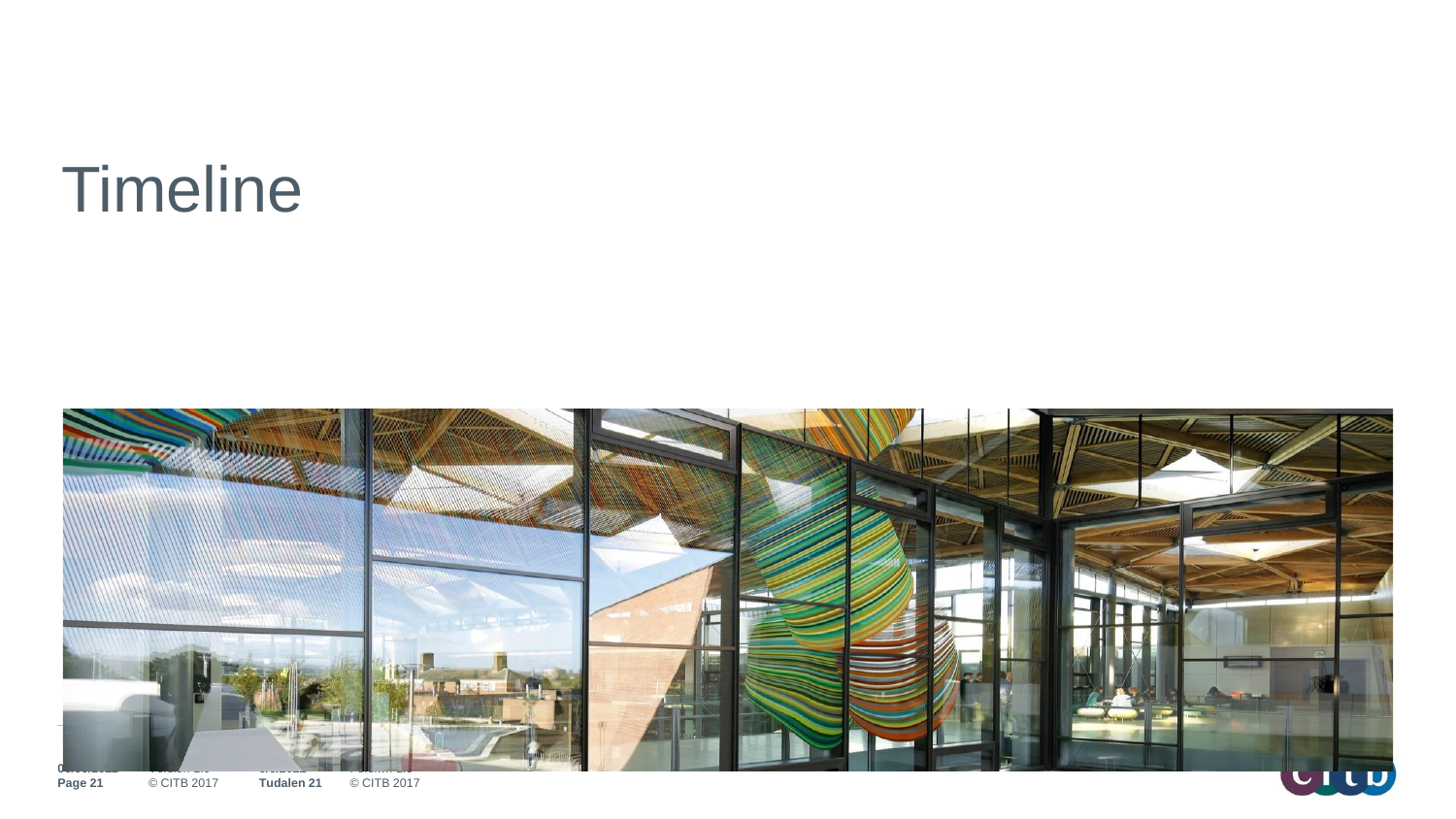



| <b>Event</b>                                          | <b>Date</b>                 |
|-------------------------------------------------------|-----------------------------|
| Delta application window opens                        | 09/06/2022                  |
| Application support period closes                     | 24/06/2022                  |
| Delta application window closes (submission deadline) | 11/07/2022                  |
| Evaluation of bids ends                               | 28/07/2022                  |
| Notification date (indicative)                        | 02/08/2022                  |
| <b>Standstill period</b>                              | 02/08/2022 to<br>12/08/2022 |
| Contract award (estimated)                            | 15/08/2022                  |
| Project delivery period                               | 18/08/2022 to<br>31/03/2025 |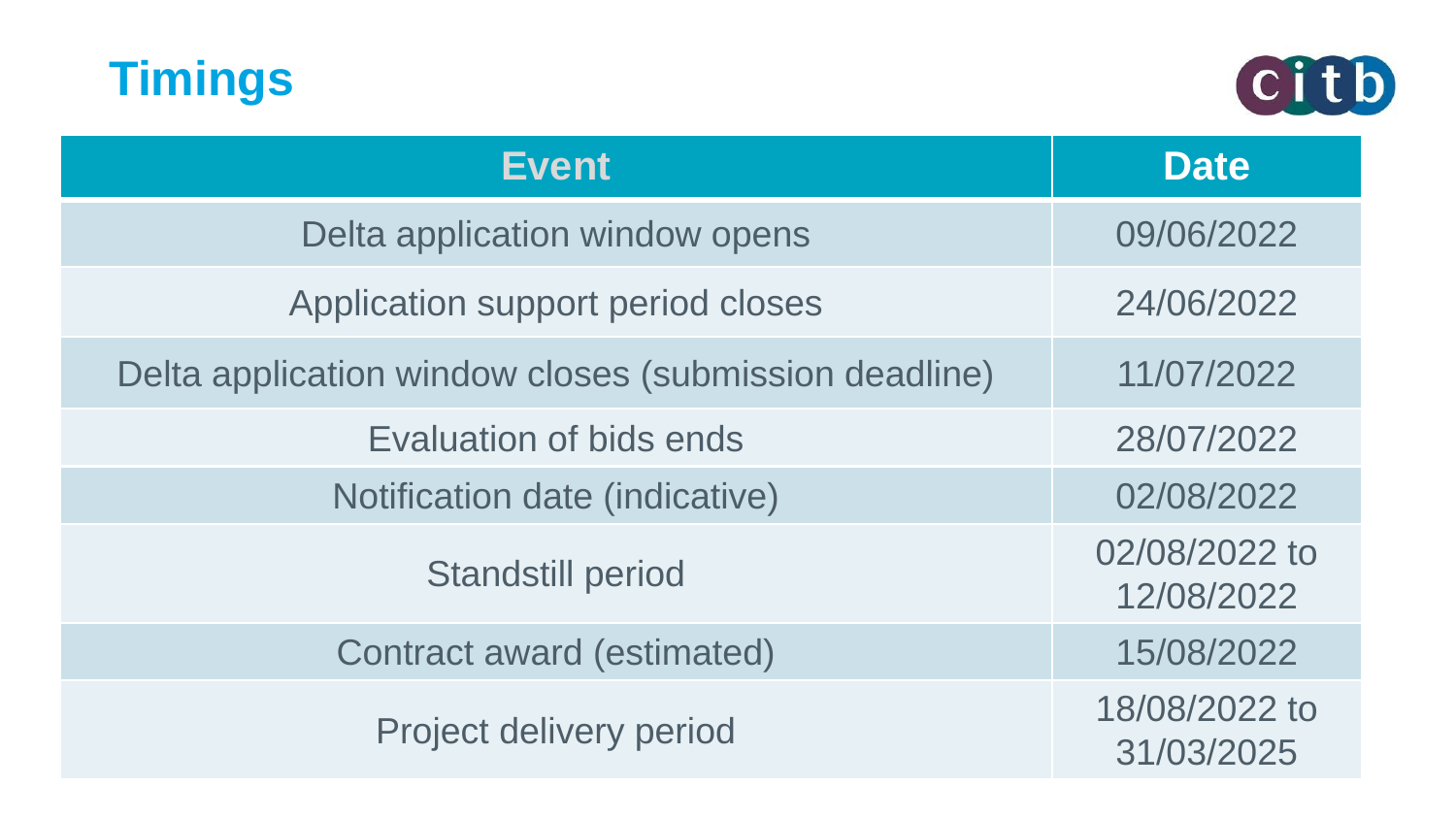



• Application support period ends on **Friday 24th June, 5pm** – no support available after this point

• Please contact us via the Delta message centre